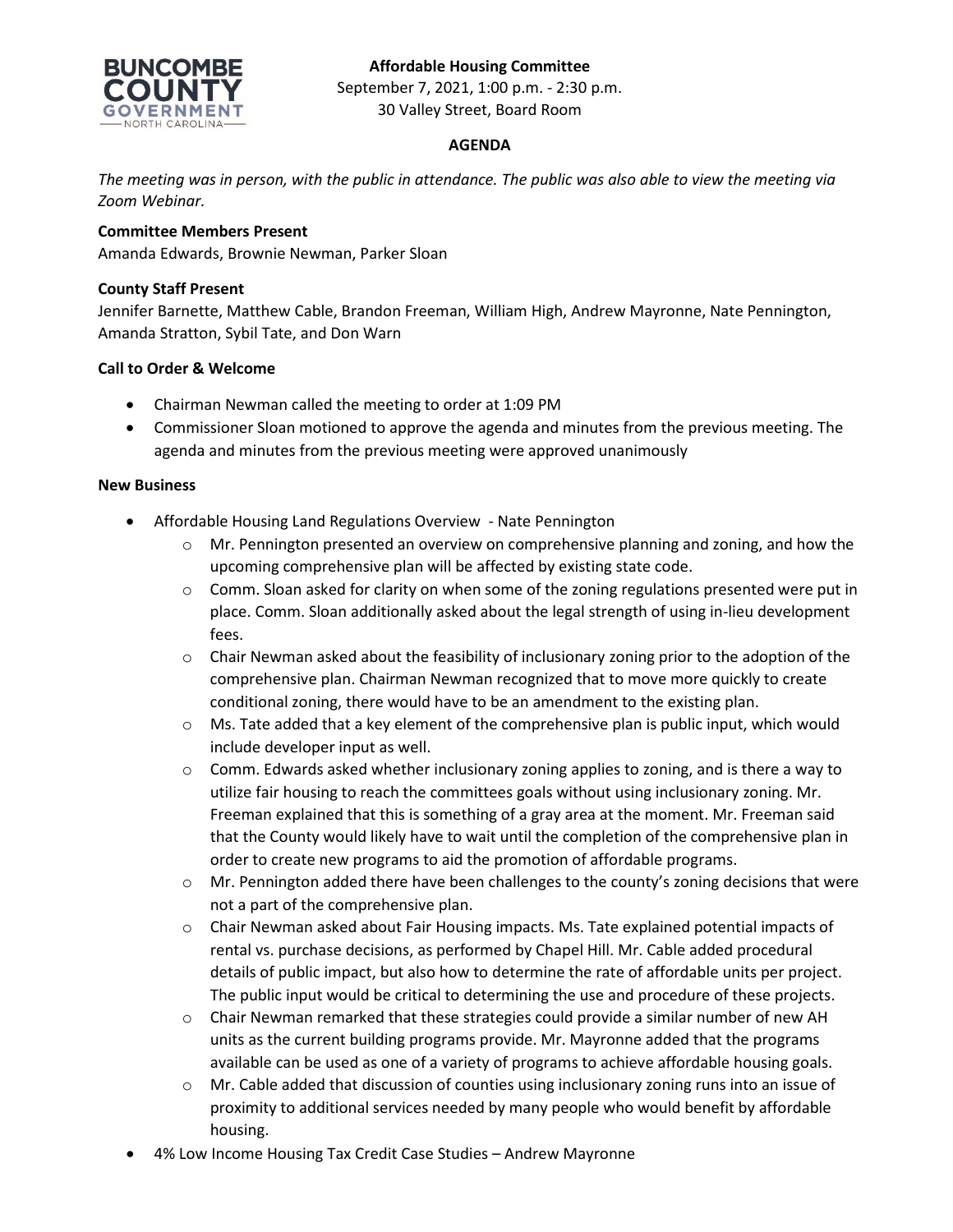

- $\circ$  Comm. Sloan asked whether the housing product was mostly similar among the compared projects. Mr. Mayronne confirmed that most projects in the 4% LIHTC projects are similar, with 3 or 4 story buildings, driven mostly by cost.
- $\circ$  Comm. Sloan asked about the local projects that have occurred here, and the local capacity to meet similar goals.
- $\circ$  Chair Newman asked for clarity on how financing is structured with 4% projects, and whether it is more of a grant or low interest loan. He additionally asked for clarity on loan repayment scenarios that would leverage the lending position of the county's finances.
- $\circ$  Comm. Sloan asked the Chair about the ability to use county loans to promote potentially revenue neutral programs.
- o Chair Newman asked for case studies on the financing terms for LIHTC programs around the state. Mr. Cable explained that due to the funding structures available to the county, the loans are really 22-24 year terms, and therefore the projects investigated should be slightly older (e.g. 2018) as these projects would have completed construction and received the entirety of their award.
- $\circ$  Comm. Edwards asked what the pitfalls of the 4% projects are. Mr. Mayronne explained the risks are relatively low, but the upfront money is always an issue. Mr. Pennington added that staff capacity can additionally be an issue.
- Goal Setting Sybil Tate & Amanda Stratton
	- $\circ$  Chair Newman asked about the goal development from Wake County, but Ms. Tate explained there was little information available.
	- o Chair Newman asked for clarity on the housing gap estimates in Buncombe County. Mr. Cable explained the information, which came from the Bowen Report, was provided prior to the pandemic. Chair Newman expressed a view that the numbers seemed too low, and the staff provided a variety of explanations for context.
	- o The committee expressed priorities for the strategic plan goals to staff.
	- $\circ$  Chair Newman explained there should be an analysis of available publicly owned land that could more easily be developed. He added that goals should be ambitious but achievable.
	- $\circ$  Comm. Edwards did not have precise numbers to accompany the analysis, but added her numbers were smaller that the other two committee members.
	- $\circ$  Chair Newman expressed learning more about leveraging the County's access to cheap financing. He added the opportunity provided by providing more cost efficient and smaller units.
	- $\circ$  Chair Newman asked what the current home ownership goal was. Mr. Pennington explained that the existing plan used broad goals for affordable housing, with slightly different goals and themes than the county are focused on today.
	- o Comm. Edwards expressed interest in learning more about workforce housing.
	- $\circ$  Comm. Sloan asked for information on the project Auburn University's Rural Studio is working on with CHCMC in Madison County.
	- o Chair Newman asked for more information on homelessness, and underhoused groups.
	- $\circ$  Chair Newman expressed enthusiasm for inclusionary zoning, and that the benefits outweighed the costs. He added that in-lieu fees would be acceptable to him.
	- $\circ$  Comm. Sloan added support for the inclusionary zoning as a method of negotiating and working with various community partners.